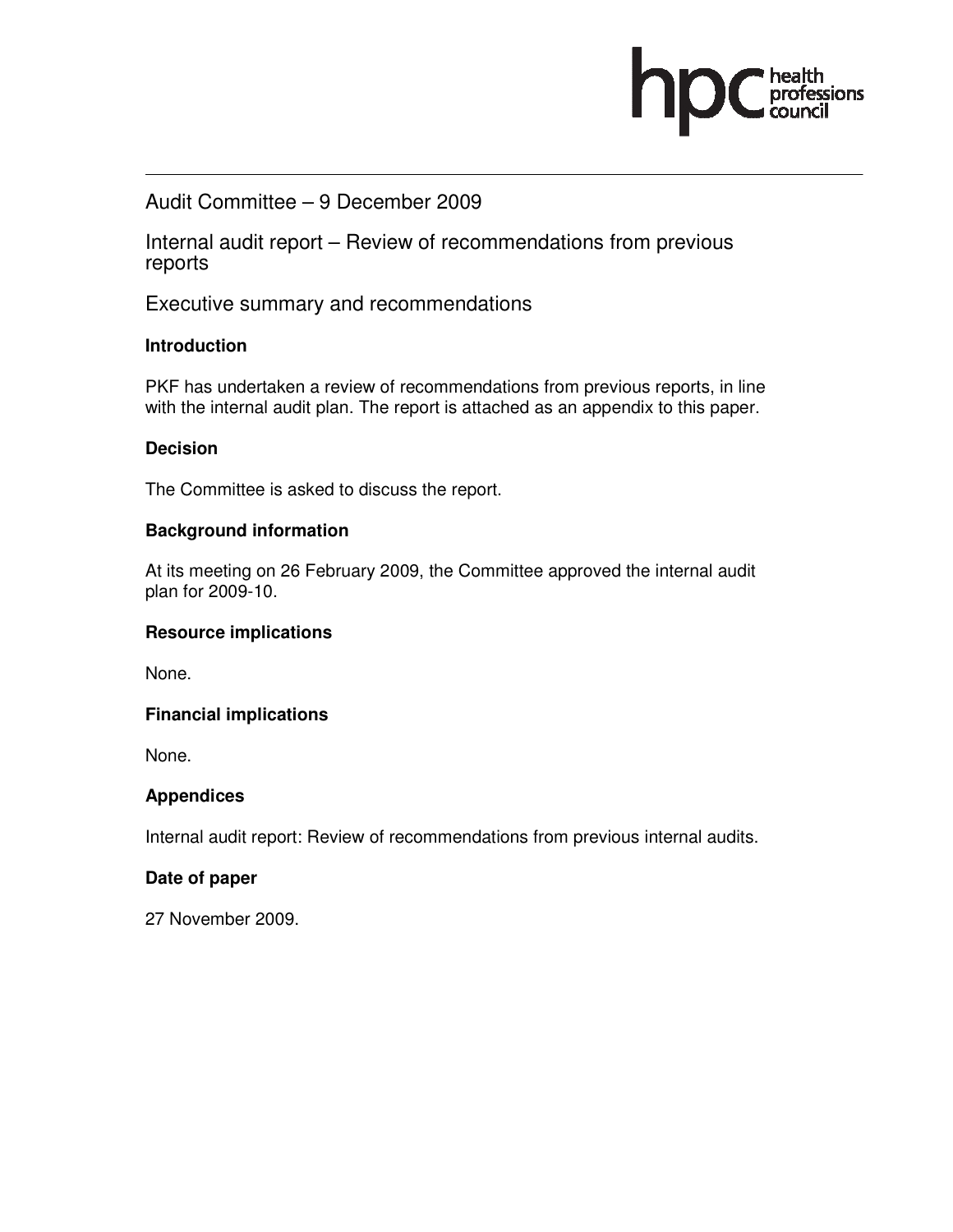

## **Health Professions Council**

# **Internal audit recommendations Follow up review 2009/10**

Final November 2009 **Confidential** 



Accountants & business advisers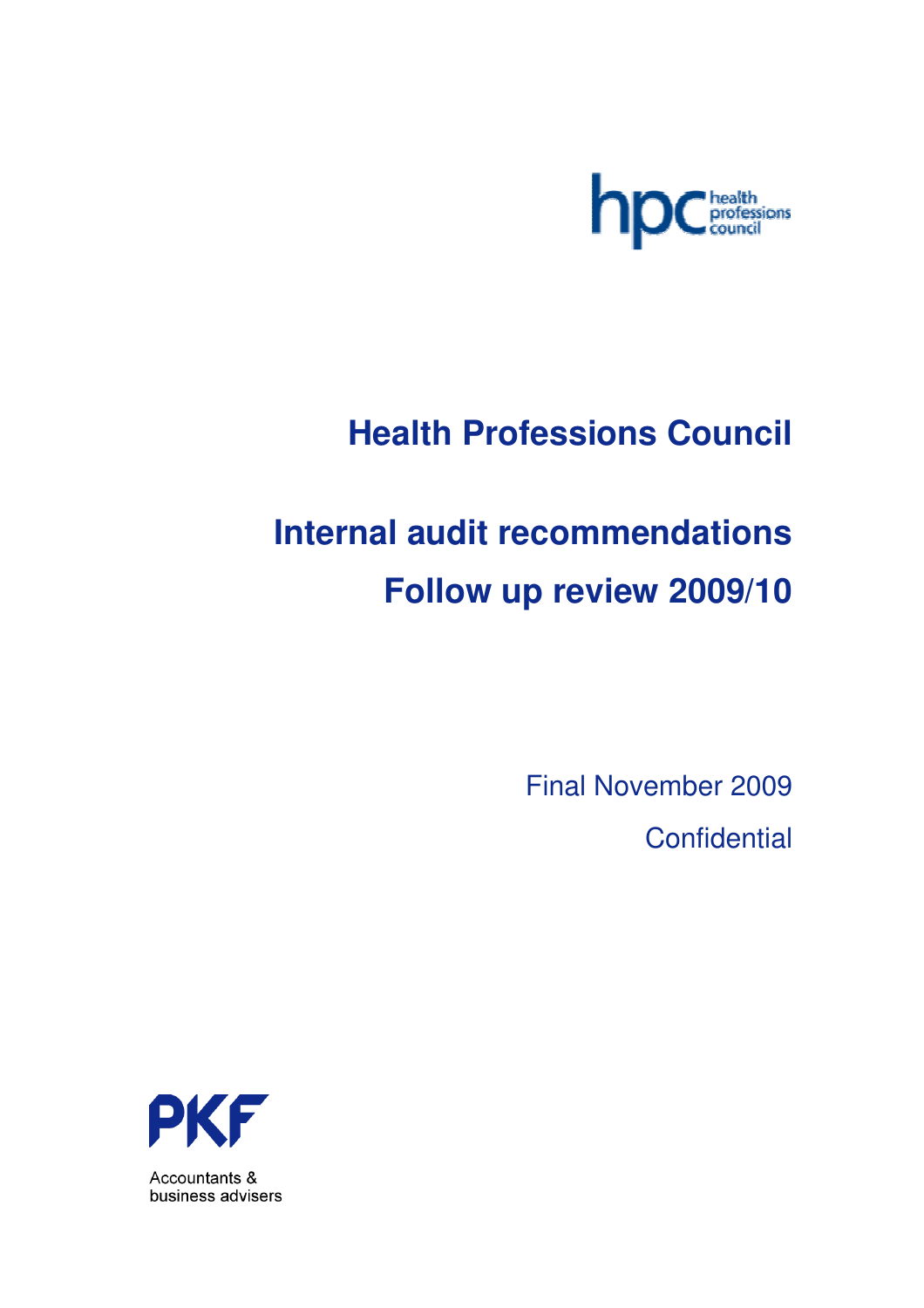### **Contents**

| 4 Follow up of PKF 2009/10 recommendations due by October 2009  7 |  |
|-------------------------------------------------------------------|--|
| 5 Follow up of outstanding 2007/08 Baker Tilley recommendations 9 |  |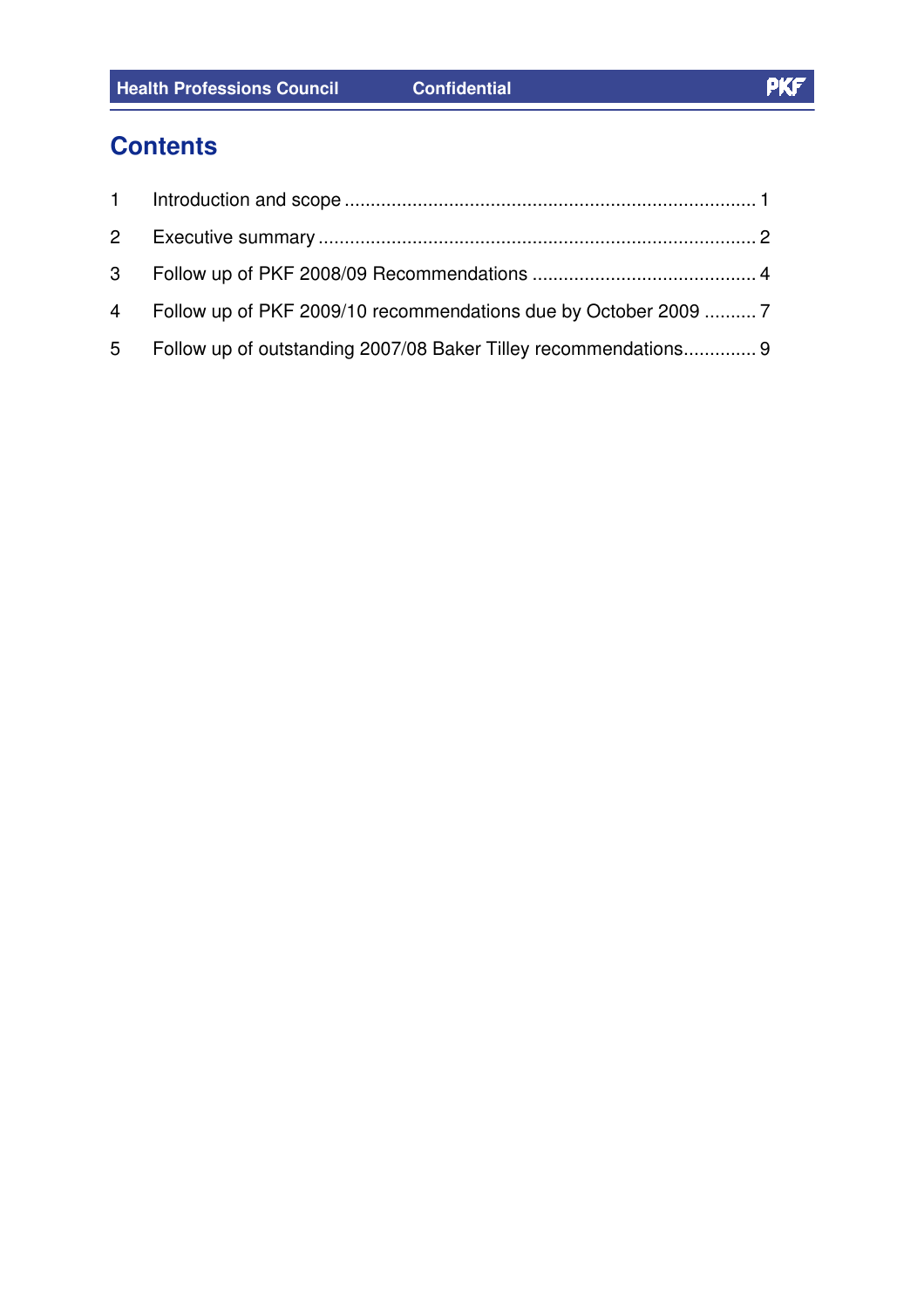### **1 Introduction and scope**

- 1.1 In accordance with our 2009/10 internal audit programme that was agreed with management and the Audit Committee in February 2009, we have undertaken a review of extent to which the Health Professions Council ("HPC'") has implemented our previously raised recommendations.
- 1.2 The work was carried out primarily by holding discussions with relevant employees and management and undertaking compliance testing on a sample basis, where appropriate to evidence that the recommendations had been implemented. The audit fieldwork was undertaken in November 2009.
- 1.3 This report has been prepared as part of the internal audit of the Health Professions Council under the terms of our engagement letter for internal audit services. It has been prepared for the Health Professions Council and we neither accept nor assume any responsibility or duty of care to any third party in relation to it.
- 1.4 The conclusions and recommendations are based on the results of audit work carried out and are reported in good faith. However, our methodology is dependent upon explanations by managers and sample testing and management should satisfy itself of the validity of any recommendations before acting upon them.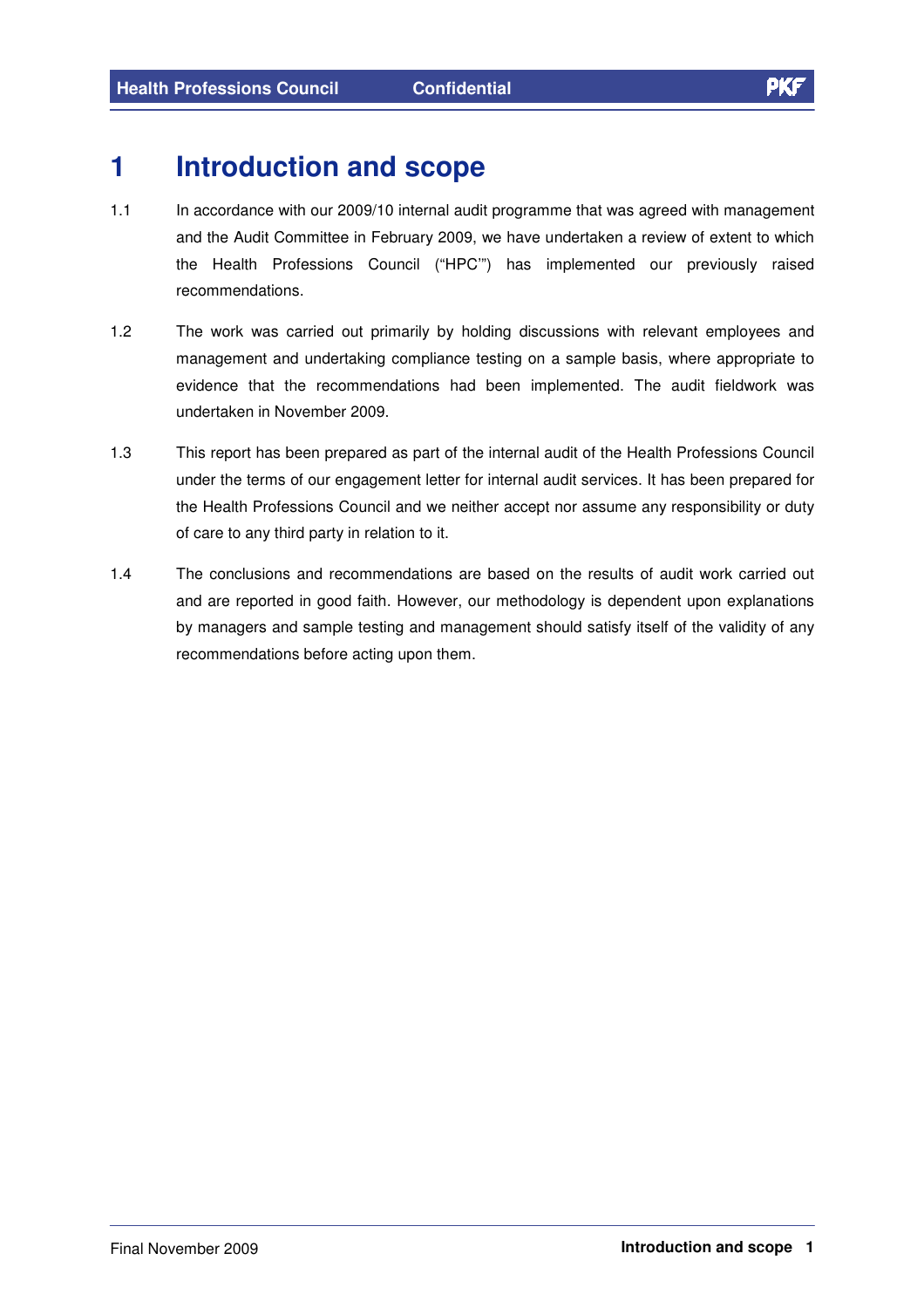### **2 Executive summary**

2.1 This report summarises the work undertaken by PKF within the agreed scope of our review of the extent to which the HPC has implemented our previous recommendations. The work was performed as part of our agreed internal audit plan for 2009/10.

### **Background**

- 2.2 In accordance with best practice a mechanism for formally following up our audit recommendations has been built into our internal audit strategic plan that was agreed by the HPC Audit Committee. Over the course of the three year programme, this takes the form of two formal follow up reports.
- 2.3 The first was presented to the Audit Committee in September 2008 and covered our 2007/08 recommendations and some recommendations raised by the HPC's external auditors Baker Tilley.
- 2.4 This document is the second of the scheduled formal reports and covers any outstanding recommendations from 2007/08, the recommendations that we raised during 2008/09 and those 2009/10 recommendations that were scheduled to be completed by October 2009.
- 2.5 The key findings arising from our work are set out in the following paragraphs.

### **Our assessment**

- 2.6 There were a total of seven recommendations raised by PKF during 2008/09 and 2009/10 that were scheduled to have completed by November 2009. The recommendations raised related to the following areas:
	- Financial systems; and
	- Employee health & safety.
- 2.7 The improvements to the control framework that we suggested were aimed at sharpening the focus of well-established existing controls over the HPC's key systems.
- 2.8 We were pleased to note that all of our 2008/09 recommendations have now been implemented. Management has also planned actions to address the two recommendations (due to be implemented by July 2009) that were raised in our 2009/10 report on employee health & safety. We understand that these actions will be completed before the next meeting of Council.
- 2.9 The detailed results of our follow up work are set out in Section 3 and Section 4 of this report.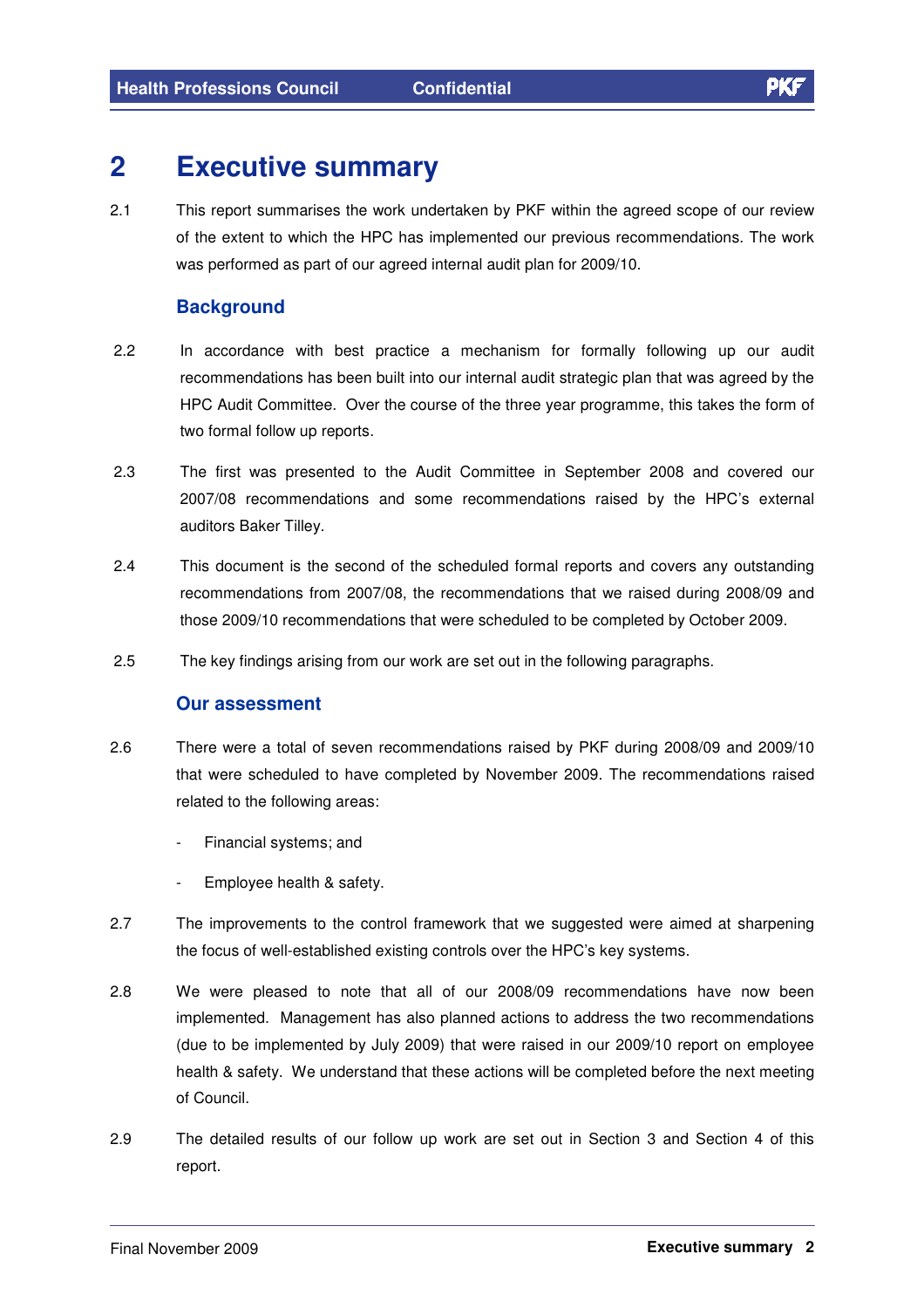### **Health Professions Council Confidential**

- 2.10 The results of our follow up of the two outstanding Baker Tilley recommendations from 2007/08 (included in our 2008/09 report) are set out in Section 5 of this report.
- 2.11 We were pleased to note that these have been implemented.
- 2.12 Finally, we wish to thank all HPC employees for their availability, co-operation and assistance during the course of our review.

**PKF (UK) LLP November 2009**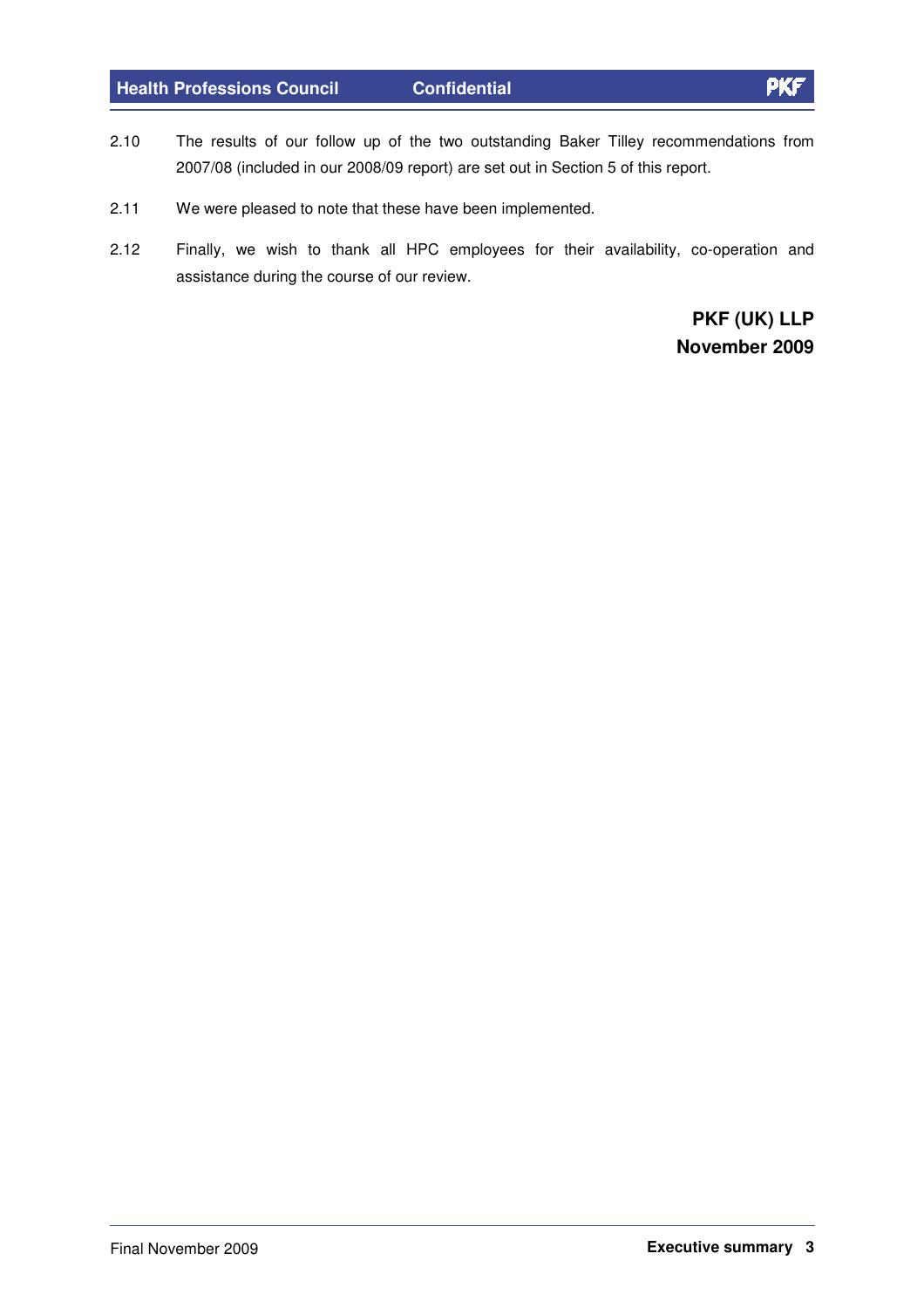#### **3Follow up of PKF 2008/09 Recommendations**

| <b>Recommendation</b>                                                                                                                                                                                                                                                                                         | <b>Responsible</b><br><b>Officer</b> | <b>Action taken to date</b>                                                                                                                                                                                                         | <b>Evidence</b><br>$\mathsf{to}$<br>action                                                                                   | support   Further action required |
|---------------------------------------------------------------------------------------------------------------------------------------------------------------------------------------------------------------------------------------------------------------------------------------------------------------|--------------------------------------|-------------------------------------------------------------------------------------------------------------------------------------------------------------------------------------------------------------------------------------|------------------------------------------------------------------------------------------------------------------------------|-----------------------------------|
| <b>Financial systems</b>                                                                                                                                                                                                                                                                                      |                                      |                                                                                                                                                                                                                                     |                                                                                                                              |                                   |
| of<br>all the<br>An inventory<br>key<br>1.<br>spreadsheets used by the Finance<br>Team for accounting purposes should<br>be prepared. This inventory should<br>then be used as the basis for<br>scheduling periodic checks of the<br>integrity of the data and formulae<br>contained within each spreadsheet. | Financial<br>Controller              | An Inventory of all the key<br>spreadsheets<br>is<br>now<br>produced on a monthly<br>basis and checked by the<br>Financial Controller. The<br>spreadsheets are also<br>reviewed by the Finance<br>Director on a quarterly<br>basis. | List of key spreadsheets.<br>No evidence of similar<br>spreadsheet<br>errors<br>arising during<br>2009/10<br>internal audit. | None.                             |
| 2.<br>Staff<br>should<br>be<br>reminded<br>that<br>suggested cheque payment reports<br>should be signed by two signatories in<br>all cases as required by procedures.                                                                                                                                         | Financial<br>Controller              | Staff have been made<br>aware of the internal audit<br>finding from 2008/09.                                                                                                                                                        | Sample testing of cheque<br>payment reports did not<br>identify departures from<br>procedures.                               | None.                             |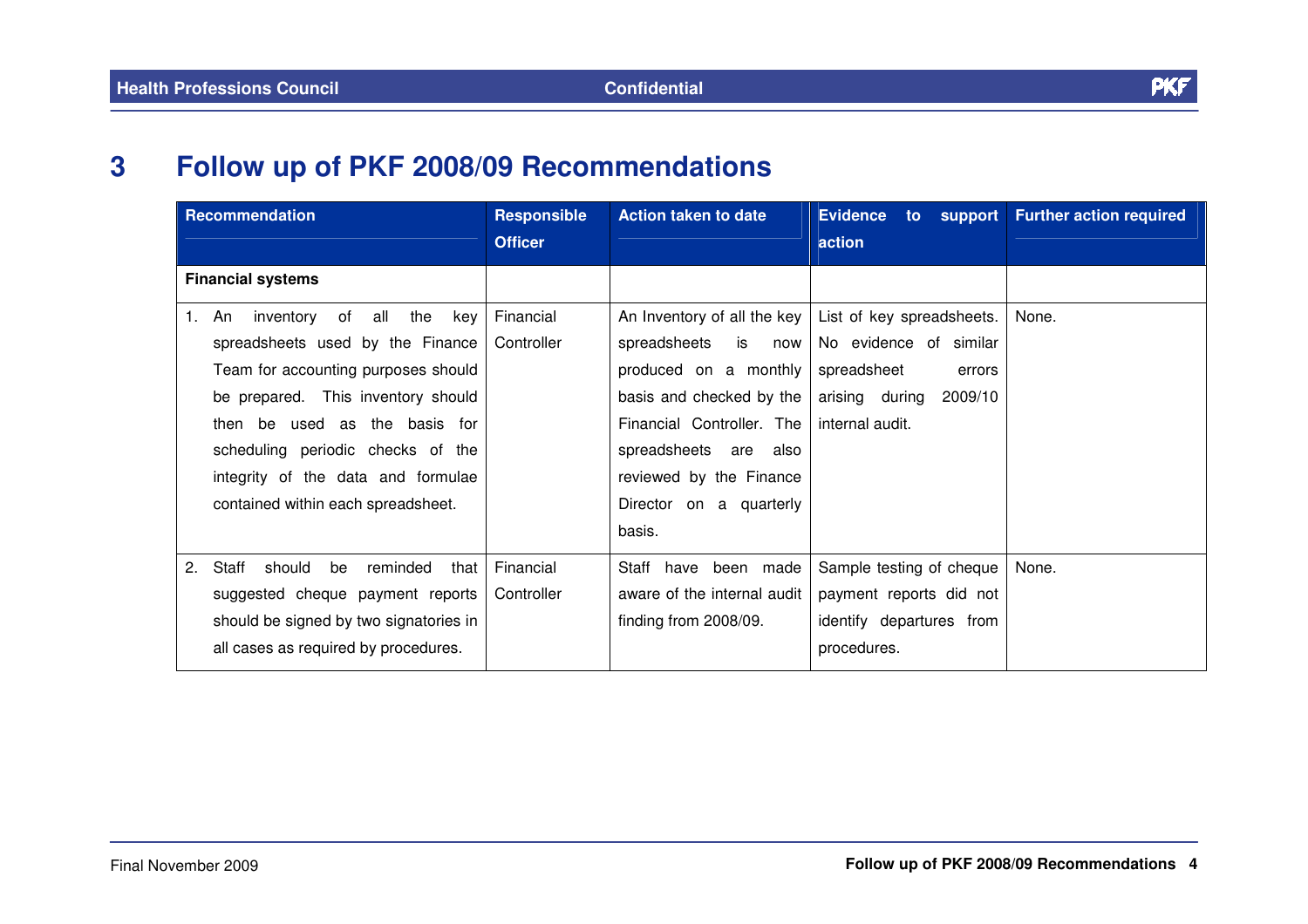| <b>Recommendation</b>                        | <b>Responsible</b><br><b>Officer</b> | <b>Action taken to date</b>  | <b>Evidence</b><br>to<br>support<br>action taken | <b>Further action required</b> |
|----------------------------------------------|--------------------------------------|------------------------------|--------------------------------------------------|--------------------------------|
| <b>Financial systems</b>                     |                                      |                              |                                                  |                                |
| The £1 difference on the trial balance<br>3. | Financial                            | The £1<br>difference<br>was  | The trial balance as at                          | None.                          |
| investigated<br>should<br>be<br>and          | Controller                           | investigated and has been    | 31 <sup>st</sup> October 2009 was in             |                                |
| corrected.                                   |                                      | cleared.                     | balance.                                         |                                |
| The review of the trial<br>balance<br>4.     | <b>Director</b><br>οf                | The trial balance is printed | Management<br>accounts                           | None.                          |
| against the reported management              | Finance                              | on a monthly basis.<br>off   | and trial balance have                           |                                |
| should<br>be<br>formally<br>accounts         |                                      | The checking of the trail    | signed<br>off<br>been<br>to                      |                                |
| evidenced at least on a quarterly            |                                      | balance to the reported      | evidence review and are                          |                                |
| basis in line with reporting to the          |                                      | management accounts is       | held on month end file.                          |                                |
| Finance & Resources Committee.               |                                      | now included within the      |                                                  |                                |
|                                              |                                      | new month end timetable.     |                                                  |                                |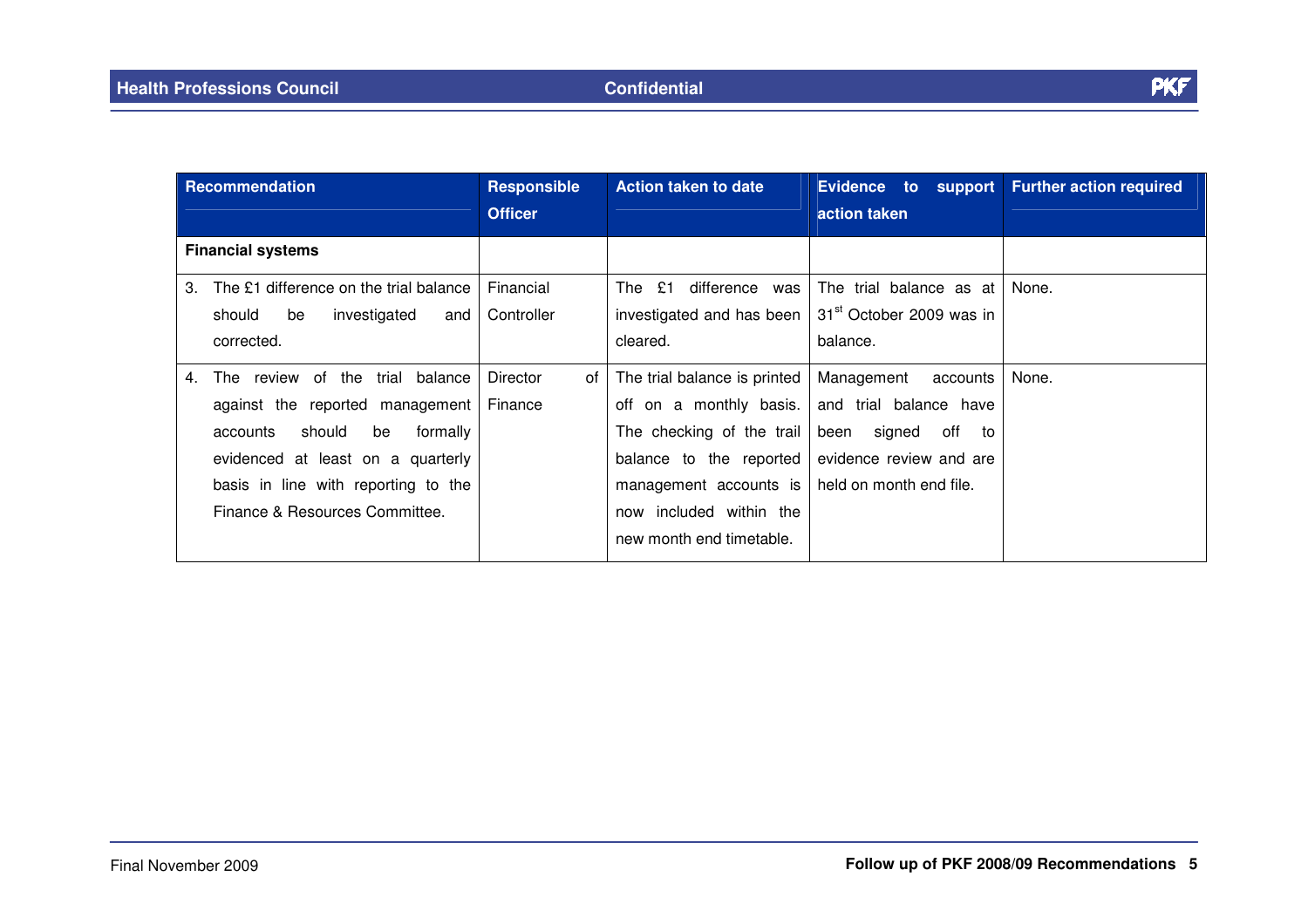| Recommendation                                                                                                                                                                                                                      | <b>Responsible</b><br><b>Officer</b> | <b>Action taken to date</b>                                                                                                                                                                                                                                                                                                           | <b>Evidence</b><br>to support<br>action taken                                                    | <b>Further action required</b> |
|-------------------------------------------------------------------------------------------------------------------------------------------------------------------------------------------------------------------------------------|--------------------------------------|---------------------------------------------------------------------------------------------------------------------------------------------------------------------------------------------------------------------------------------------------------------------------------------------------------------------------------------|--------------------------------------------------------------------------------------------------|--------------------------------|
| <b>Financial systems</b>                                                                                                                                                                                                            |                                      |                                                                                                                                                                                                                                                                                                                                       |                                                                                                  |                                |
| HPC<br>should consider<br>5.<br>the<br>The<br>exposure of its investments<br>and<br>reconsider the arrangements for<br>investment management in the light<br>of knowledge of the increased risk in<br>the current economic climate. | Director<br>0f<br>Finance            | Finance<br>The<br>and<br>committee<br>Resources<br>the<br>reviewed<br>arrangements for HPC's<br>investments<br>the<br>at<br>meeting on 16 <sup>th</sup> March<br>2009.<br>The<br>committee<br>agreed that due to the size<br>of the portfolio they would<br>continue to use one sole<br>investment<br>manager,<br>Rensburg Sheppards. | Finance<br>&<br>Resources<br>Committee minutes and<br>papers for 16 <sup>th</sup> March<br>2009. | None.                          |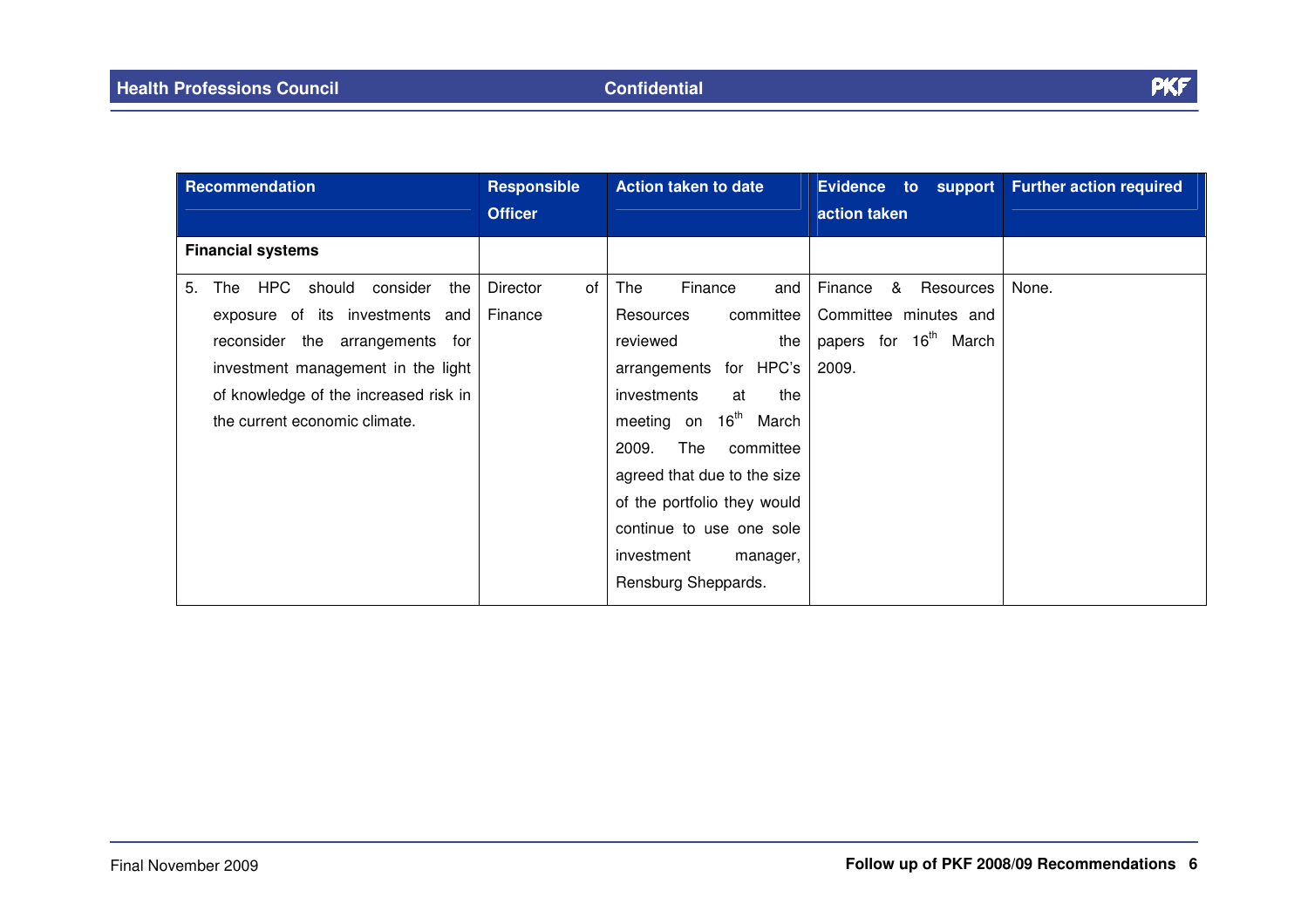#### **4Follow up of PKF 2009/10 recommendations due by October 2009**

| Recommendation                      | <b>Responsible</b> | <b>Action taken to date</b>            | <b>Evidence</b><br>to:<br>support | <b>Further</b><br>action |
|-------------------------------------|--------------------|----------------------------------------|-----------------------------------|--------------------------|
|                                     | <b>Officer</b>     |                                        | action taken                      | required                 |
| <b>Employee health &amp; safety</b> |                    |                                        |                                   |                          |
| Council should be provided<br>6.    | Chief Executive &  | A paper will be presented to the       | Actions are planned to be         | The actions planned by   |
| with details of the number and      | Registrar          | next Council meeting updating          | undertaken at the coming          | management need to       |
| health & safety<br>of<br>type       |                    | them on the number and type of         | meetings of Council.              | be completed.            |
| incidents that have arisen at       |                    | Health & Safety incidents that         |                                   |                          |
| the HPC<br>at least once            |                    | have arisen. In view of the            |                                   |                          |
| annually.                           |                    | importance of this, along with         |                                   |                          |
|                                     |                    | need to ensure that Council are        |                                   |                          |
|                                     |                    | fully aware of it's responsibilities   |                                   |                          |
|                                     |                    | under the Health & Safety at           |                                   |                          |
|                                     |                    | Work act 1974 and the Health &         |                                   |                          |
|                                     |                    | Safety Regulations along with          |                                   |                          |
|                                     |                    | the Regulatory Reform (Fire            |                                   |                          |
|                                     |                    | 2005<br>Safety)<br>order<br>it<br>is i |                                   |                          |
|                                     |                    | Council<br>proposed<br>that<br>be      |                                   |                          |
|                                     |                    | briefed 6 monthly, in December         |                                   |                          |
|                                     |                    | and June or at the nearest             |                                   |                          |
|                                     |                    | Council meeting<br>these<br>to         |                                   |                          |
|                                     |                    | proposed dates.                        |                                   |                          |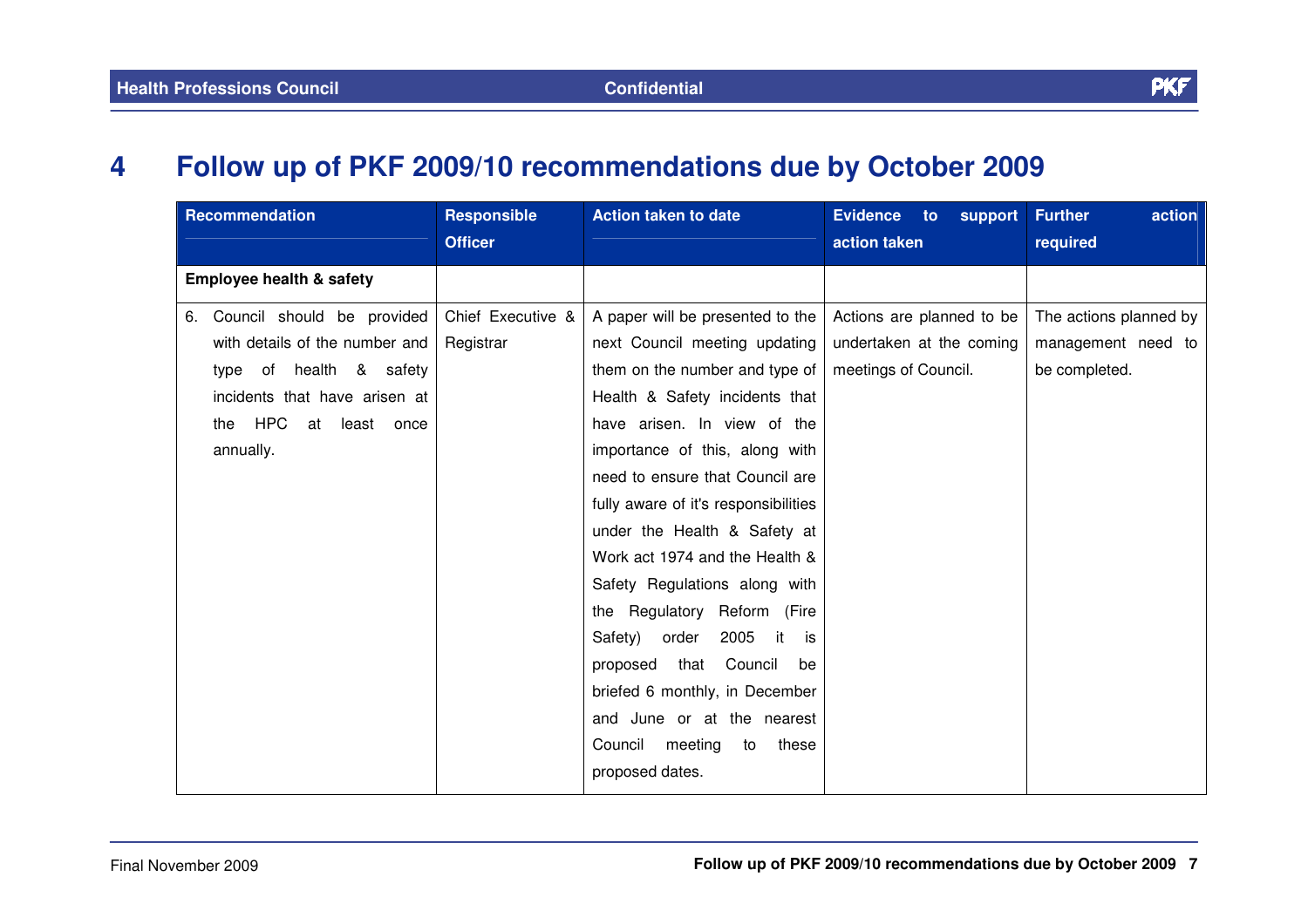| Recommendation                                                                                                                               | <b>Responsible</b>        | <b>Action taken to date</b>                                                                                                                                                                                                                                                                                                                                                                                                                                                                                                                         | <b>Evidence</b><br>support<br>to:                                                               | <b>Further</b><br>action                                      |
|----------------------------------------------------------------------------------------------------------------------------------------------|---------------------------|-----------------------------------------------------------------------------------------------------------------------------------------------------------------------------------------------------------------------------------------------------------------------------------------------------------------------------------------------------------------------------------------------------------------------------------------------------------------------------------------------------------------------------------------------------|-------------------------------------------------------------------------------------------------|---------------------------------------------------------------|
|                                                                                                                                              | <b>Officer</b>            |                                                                                                                                                                                                                                                                                                                                                                                                                                                                                                                                                     | action taken                                                                                    | required                                                      |
| Employee health & safety (cont.)                                                                                                             |                           |                                                                                                                                                                                                                                                                                                                                                                                                                                                                                                                                                     |                                                                                                 |                                                               |
| 7. The HPC should undertake a<br>formal review of its health &<br>safety risk assessment each<br>year in order to meet HSE best<br>practice. | <b>Facilities Manager</b> | We understand that there was<br>urgent to update risk<br>an<br>management in respect of the<br>building works undertaken in<br>2009. Now that this has been<br>completed,<br>Before the next Council Meeting<br>the Facilities Manager will be<br>completing the formal review of<br>the HPC's Health & Safety Risk<br>Assessments, which will then be<br>reviewed by the Director of<br>Operations and Chief Executive,<br>with<br>Executive<br>the<br>along<br>Management team. Any further<br>actions will be outlined and<br>milestones agreed. | Actions are planned to be<br>undertaken<br>before<br>the<br>meeting<br>coming<br>of<br>Council. | The actions planned by<br>management need to<br>be completed. |